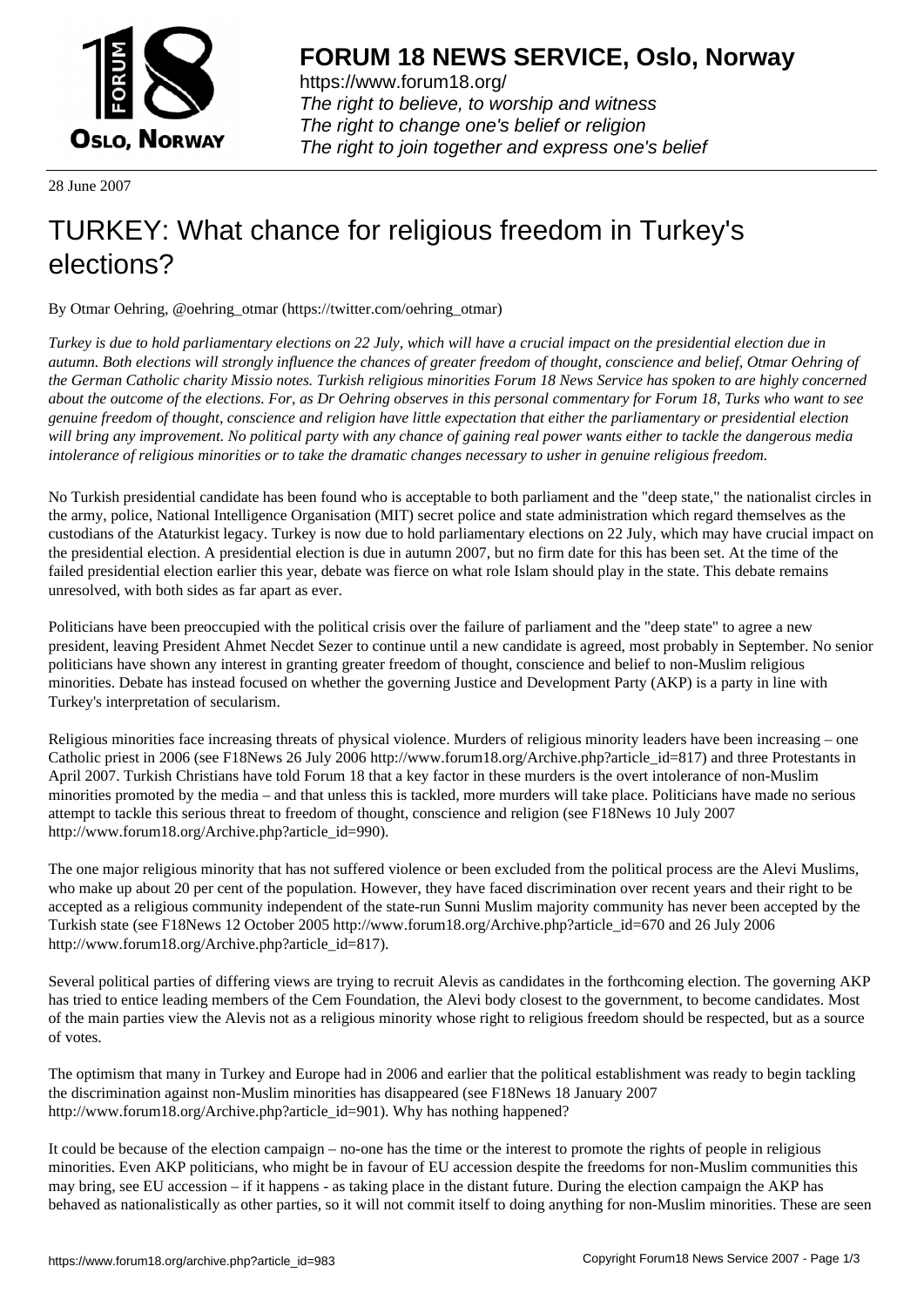Religious minorities Forum 18 has spoken to are highly concerned about what the outcome of the parliamentary elections will be – and about who will also take over as President. This is because the outcome of the elections will be a major factor in determining the chances of greater freedom of thought, conscience and belief in Turkey. Opinion polls currently put the AKP ahead of the other parties. Indeed, all the major parties likely to get seats in the new parliament are nationalistic, with varying levels of hostility to non-Muslims.

If the AKP wins the parliamentary elections, this could mean that it held two-thirds of seats in parliament, which would give it the power to pass changes to the Constitution in an Islamist direction. Whoever becomes the President might veto these changes, which makes the election of a new President another major factor in determining the chances of greater freedom of thought, conscience and belief in Turkey.

The way the new President will be elected has proved highly controversial. According to the law passed by parliament with AKP backing on 31 May 2007, this should be by popular vote but President Sezer rejected this. With parliament and president at a stand-off, the issue is now to be put to a referendum, though no date has been set. If the AKP wins the parliamentary elections, they will probably present Abdullah Gül again as their candidate for President. If an AKP candidate is elected President, this would allow the AKP to introduce constitutional changes, in the knowledge that an AKP President would not veto them. Nobody however knows what the army and wider "deep state" would do, if that happened.

The "deep state" has a well-known commitment to "defending" the Ataturkist "secularist" heritage, as it sees it. And in Turkey, "secularism" means Islam being a branch of the state and no other religious community – including Muslim minorities – having legal status as a religious community (see F18News 22 November 2006 http://www.forum18.org/Archive.php?article\_id=875).

When the army General Staff issued a statement in late April 2007 defending Turkey's "secular" system and describing itself as the "absolute defender of secularism" this was interpreted as a "cold coup". However, it was also a sign of its weakness – it seems the army no longer felt able to launch a real coup. The AKP government led by Prime Minister Recep Tayyip Erdogan merely carried on as before. It presents itself as no longer being afraid of anyone and ready to do what it wants without looking over its shoulder.

In reality, Erdogan has shown that he has heard the army's warning that it wants to decide on matters it considers vital for Turkey. On two occasions Erdogan stated that politicians would not oppose the army, if it decided to invade Iraq. After stating this for the first time, he denied saying it – but then said it again. Erdogan has also indicated that his fellow politicians would not oppose other decisions of the army leadership.

The mass demonstrations against the AKP in April and May 2007 did not necessarily show that large parts of the population wanted Turkey to become more open and democratic. Many of the demonstrators were supporters of rival parties, some of them just as nationalist in outlook as the AKP. Indeed, it seems the Republican People's Party (CHP) stirred up many of the protests. Party members see themselves as Mustafa Kemal Ataturk's heirs, even if it is doubtful that he would recognise them as such.

Some of the protest organisers and demonstrators certainly did want Turkey to be less nationalist and more open and democratic, including the small minority who want Turkey to have genuine freedom of thought, conscience and belief. But those who demonstrated consisted of people who had no one unified goal: old Kemalists who are anti-EU and xenophobic to varying degrees; secularists who are afraid of any Islamist project; intellectuals who do not share a Kemalist worldview; anti-AKP and anti-Islamist Westernisers.

Turkey's Western-oriented intellectuals think that if Turkey continues with negotiations over EU accession, this will not only benefit them but will help promote democratic change. However, they are acutely aware that they are becoming an ever dwindling minority.

If the AKP does take over both the parliament and the presidency, it is still unknown how it will behave. Will it go down the Islamist road or carry on with the European project? It seems that Erdogan and his current foreign minister (and AKP presidential candidate) Abdullah Gul have both moved away from their Islamist background. Yet this still remains unknown. And even if the AKP does not take over the parliament and presidency, the majority of those who oppose the AKP are – apart from the true democrats - mainly xenophobic nationalists.

If other parties come to power in the elections, the already tight controls and restrictions on religious minorities (and indeed on Islam) are highly unlikely to be loosened. The other parties are more nationalistic than the AKP and so even less willing to do anything to improve conditions for non-Muslim minorities. If they were willing to ease the restrictions on non-Muslim minorities, there would be pressure for them to also loosen the subordination in law and practice of Islam to the state (see F18News 22 November 2006 http://www.forum18.org/Archive.php?article\_id=875). These parties certainly do not want this.

The AKP has done little practical to help non-Muslim communities since it came to power (see F18News 18 January 2007 http://www.forum18.org/Archive.php?article\_id=901). But some in Turkey, including the head of the Armenian Church, Patriarch Mesrop, still see a new AKP government - theoretically committed to pursuing the EU application - as the only hope within Turkish